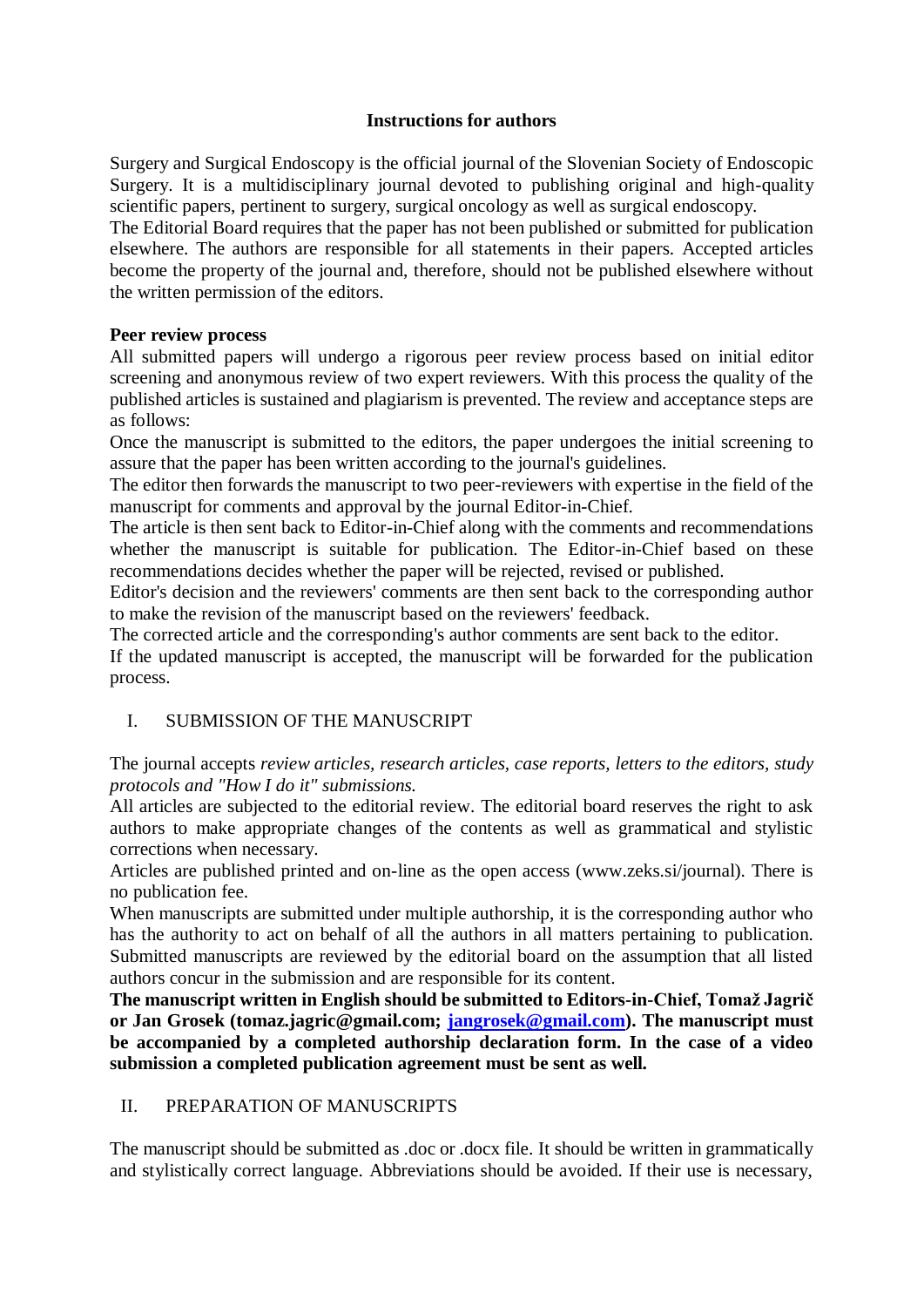they should be explained when first mentioned in the text. The chapter headings should not contain abbreviations. The technical data should conform to the SI system. Each section should be started on a new page, and each page should be numbered consecutively with Arabic numerals.

The Title page should include a concise and informative title, followed by the full name(s) of the author(s); the institutional affiliation of each author; the name and address of the corresponding author (including telephone, fax and E-mail). Authors should be qualified for authorship. They should contribute to the conception, design, analysis and interpretation of data, and they should approve the final version of the contribution.

This should be followed by the abstract page, summarizing in less than 250 words the reasons for the study, experimental approach, the major findings (with specific data if possible), and the principal conclusions. Three to six key words should be provided for indexing purposes. Structured abstracts are required for research articles only.

#### **Review articles**

The Editorial Board encourages submission of review articles on topics of current interest. The manuscript should be restricted to 5000 words and up to 50 references. An abstract of no more than 250 words and up to six key words should be provided.

#### **Research articles**

The abstract of the research article should be structured (Background, Methods, Results, Conclusions) and of no more than 250 words (Slovenian language abstracts are limited to 400 words).

Research article should be structured as well, divided into sections: Introduction, Methods, Results and Discussion. Manuscript should be restricted to 4000 words.

Introduction should summarize the rationale for the study or observation, citing only the essential references and stating the aim of the study.

Materials and methods should provide enough information to enable experiments to be repeated. New methods should be described in detail.

Results should be presented clearly and concisely without repeating the data in the figures and tables. Emphasis should be on clear and precise presentation of results and their significance in relation to the aim of the investigation.

Discussion should explain the results rather than simply repeating them as well as interpret their significance and draw conclusions. It should discuss the results of the study in the light of previously published work.

All randomized controlled clinical trials should conform to the CONSORT criteria (http://www.biomedcentral.com/1471-2288/1/2). In the methods the author should include whether the trial has been registered as a randomized controlled clinical trial.

#### **Case reports**

This section presents reports on rare or otherwise interesting case report or case series. Articles must be authentic, ethical, educational and clinically interesting to an international audience of surgeons, trainees and researchers in all surgical subspecialties, as well as clinicians in related fields.

The manuscript should be in the format:

- Introduction
- Case report/case presentation
- Discussion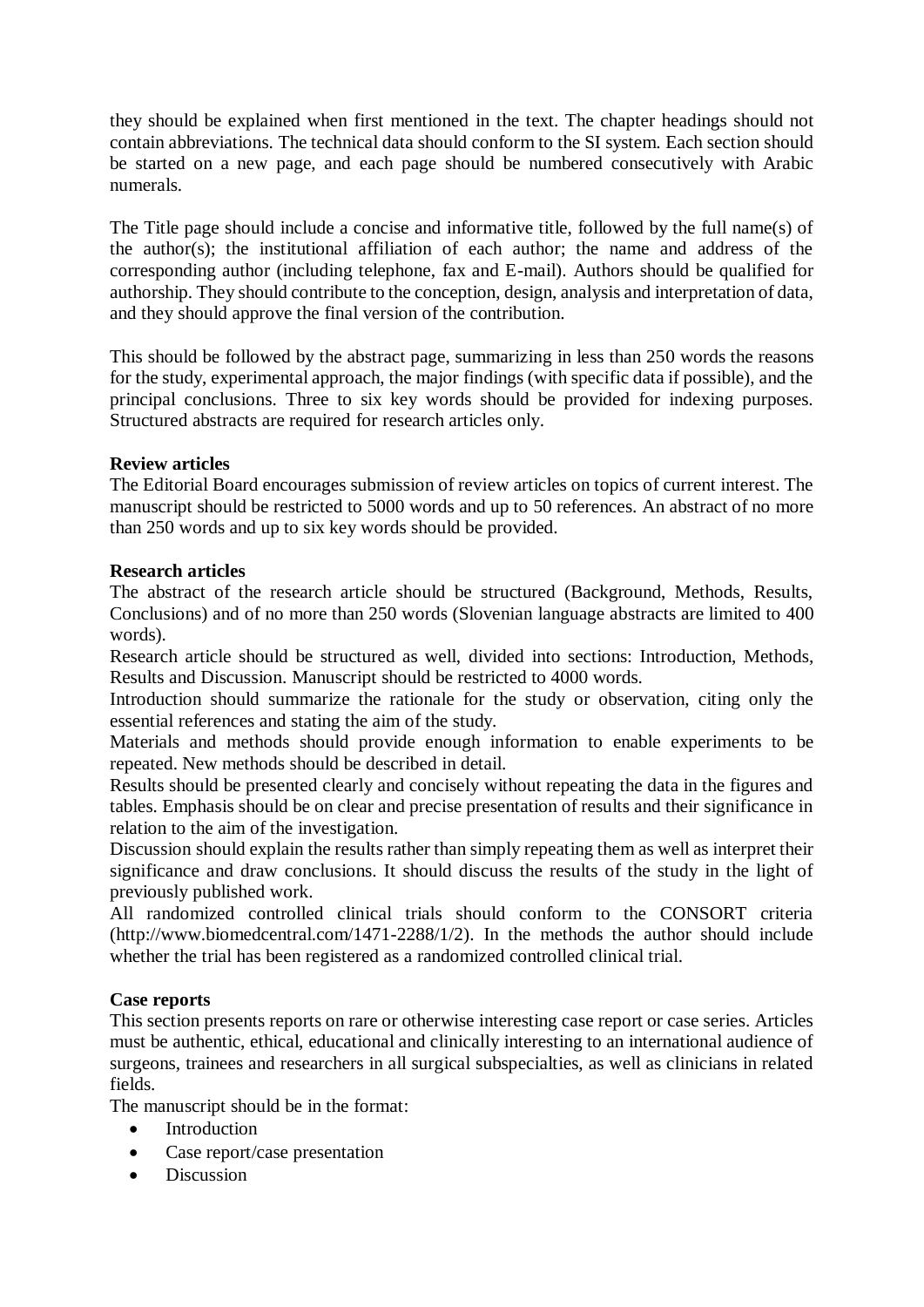Submissions to this section should carry no more than 2500 words, two figures and 20 references. An unstructured abstract of up to 200 words and six key words should be provided.

### **Letters to the Editor**

Comment on papers recently published in the Journal. The letters should be restricted to up to 500 words and three references and should not carry any figures.

#### **Study protocol**

Study protocol articles can be for proposed or ongoing prospective clinical research, and should provide a detailed account of the hypothesis, rationale and methodology of the study. Study protocols for pilot or feasibility studies will be treated on a case by case basis. Study protocols without ethics approval will generally not be considered. The manuscript should be structured the same way as a research article.

#### **How I do it?**

Submissions to this section should provide description of a well-established procedure focussing on its technical aspects. The manuscript should be in the format:

- Introduction
- Preoperative preparation
- Operative steps
- Postoperative care

The operative steps should be illustrated with high-quality figures. The manuscript should be restricted to 1500 words, a 150-word abstract, six key words and may carry up to 10 figures and 10 references.

#### III. DECLARATIONS

All manuscripts must contain the following sections under the heading "Declarations".

- Ethics approval and consent to participate
- Consent for publication
- Competing interests
- Authors contributions
- Funding
- Acknowledgements

If any of the sections are not relevant to your manuscript, please include the heading and write "Not aplicable" for that section.

a) Ethics approval and consent to participate

- Manuscripts reporting studies involving human participants, human data or human tissue must:
	- include a statement on ethics approval and consent (even where the need for approval was waived), and
	- include the name of the ethics committee that approved the study and the committee's reference number if appropriate.

All authors are expected to follow ethical standards accepted by the Helsinki declaration. Studies involving animals must include a statement on ethics approval. If your manuscript does not report on or involve the use of any animal or human data or tissue, please state "Not applicable" in this section.

b) Consent for publication